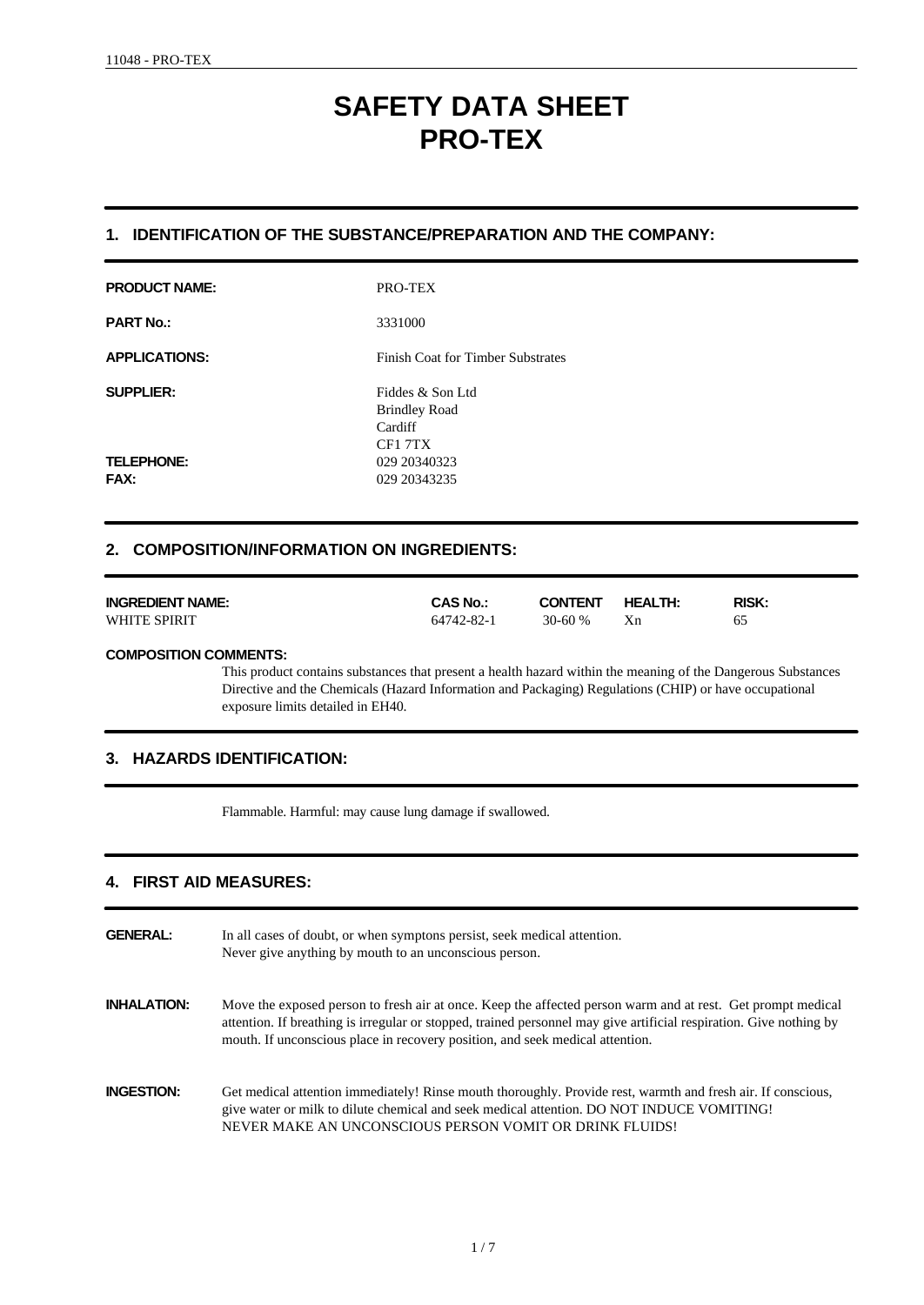| SKIN: | Remove affected person from source of contamination. Remove contaminated clothing and launder before reuse.<br>Wash immediately with soap and water DO NOT use solvent or thinners<br>Get medical attention if any discomfort continues. |
|-------|------------------------------------------------------------------------------------------------------------------------------------------------------------------------------------------------------------------------------------------|
| EYES: | Remove victim immediately from source of exposure.<br>Make sure to remove any contact lenses from the eyes before rinsing. Promptly wash eyes with plenty of water                                                                       |

while lifting the eye lids. Continue to rinse for at least 15 minutes and get medical attention.

### **5. FIRE FIGHTING MEASURES:**

#### **EXTINGUISHING MEDIA:**

Use: Carbon dioxide (CO2). alcohol resistant foam dry powder water spray/mist/fog DO NOT use Water jets

#### **SPECIAL FIRE FIGHTING PROCEDURES:**

Fire will produce black smoke of hazardous decomposition products Wear self contained breathing apparatus with full face piece in pressure demand or other positive pressure mode if exposure is likely. Use water spray to cool fire exposed surfaces and protect personnel. Do not allow run off from fire-fighting to enter drains\water courses

#### **UNUSUAL FIRE & EXPLOSION HAZARDS:**

May develop highly toxic or corrosive fumes if heated. Vapours are heavier than air and may spread near ground to sources of ignition.

#### **PROTECTIVE MEASURES IN FIRE:**

Wear self contained breathing apparatus and full protective clothing to prevent contact with skin and eyes.

### **6. ACCIDENTAL RELEASE MEASURES:**

#### **PERSONAL PRECAUTION IN SPILL:**

Wear suitable protective clothing, gloves and safety goggles. Refer to Section 8 for more detailed information.

#### **PRECAUTIONS TO PROTECT ENVIRONMENT:**

Prevent access to drains, sewers, waterways and soil. Inform local authorities of large spillages where there is contamination of water courses.

#### **SPILL CLEANUP METHODS:**

Warn others of the dangers present and exclude non-essential personnel.

Clean-up personnel should use respiratory and/or liquid contact protection.

Extinguish all ignition sources. Avoid sparks, flames, heat and smoking. Ventilate. Floors may become slippery. Contain spillage with suitable inert material (Sand or Vermiculite). Transfer to suitable container for disposal. Wash spillage site with water and detergent. If spill enters surface water drains, inform Fire and Water services.

### **7. HANDLING AND STORAGE:**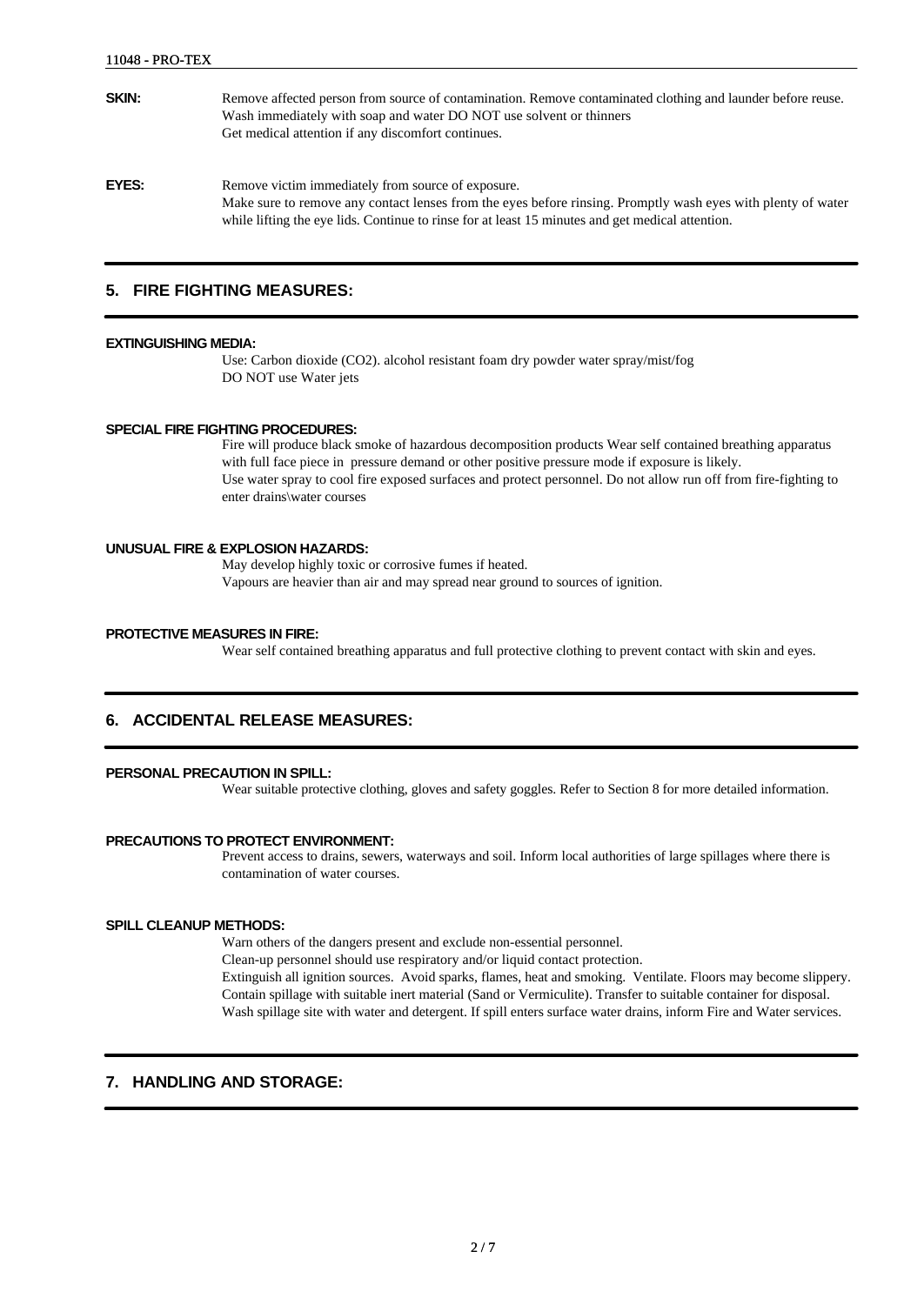#### **USAGE PRECAUTIONS:**

Vapours are heavier than air and may spread forming explosive mixtures. Keep away from heat, sparks and open flame. All electrical equipment used should be explosion proof.

Avoid spilling, skin and eye contact. Avoid inhalation of vapour\spray, use personal protective equipment if exposure limits can't be controlled with forced or natural ventilation. The use of barrier cream on exposed skin is recommended. Do NOT use solvents for washing skin. When using do not eat, drink or smoke. Never use pressure to empty; the container is not a pressure vessel. Always keep in containers of the same material as the supply container.

#### **STORAGE PRECAUTIONS:**

Store away from all sources of heat sparks and exposed flames. Keep in cool, dry, ventilated storage and closed containers. Keep containers tightly closed.

Store in accordance with Highly Flammable Liquids & LPG Regulations.

#### **STORAGE CRITERIA:**

Flammable liquid storage.

# **8. EXPOSURE CONTROLS AND PERSONAL PROTECTION:**

| <b>INGREDIENT NAME:</b> | <b>CAS No.:</b> | STD: | LT EXP. 8 HRS:          | <b>ST EXP. 15 MIN:</b> |
|-------------------------|-----------------|------|-------------------------|------------------------|
| WHITE SPIRIT            | 64742-82-1      | SUP. | $600.00 \text{ mg/m}$ 3 |                        |

**INGREDIENT COMMENTS:**

OES = Occupational Exposure Standard.

#### **PROTECTIVE EQUIPMENT:**



- **VENTILATION:** Provide adequate ventilation. Where reasonably practicable this should be acheived by local exhaust ventilation. If this is insufficient to maintain vapours below the exposure limits then respiratory equipment should be worn. (See Respirators)
- **RESPIRATORS:** Exposure should be avoided/controlled by ventilation or extraction. If exposure limits are likely to be exceeded Wear Chemical respirator with Organic Vapour Cartridge. During spraying operations always Wear Supplied air respiratory protection. Dry sanding, flame cutting and/or welding of the dry paint film will give rise to dust and/or hazardous fumes. Wet

sanding should be used wherever possible. If exposure cannot be avoided by the provision of local exhaust ventilation, suitable respiratory protective equipment should be worn.

#### **PROTECTIVE GLOVES:**

Use protective gloves made of: Polyvinyl alcohol (PVA). Viton rubber (fluor rubber). A barrier cream is recommended but NOT as a substitute for gloves.

#### **EYE PROTECTION:**

Wear approved eye protection according to BS 2092 or equivalent standard.

#### **OTHER PROTECTION:**

Cotton or cotton/synthetic overalls or coveralls are normally suitable.

#### **HYGIENIC WORK PRACTICES:**

Wash at the end of each work shift and before eating, smoking and using the toilet. Promptly remove any clothing that becomes contaminated. Use appropriate skin cream to prevent drying of skin. No eating or drinking while working with this material. DO NOT SMOKE IN WORK AREA!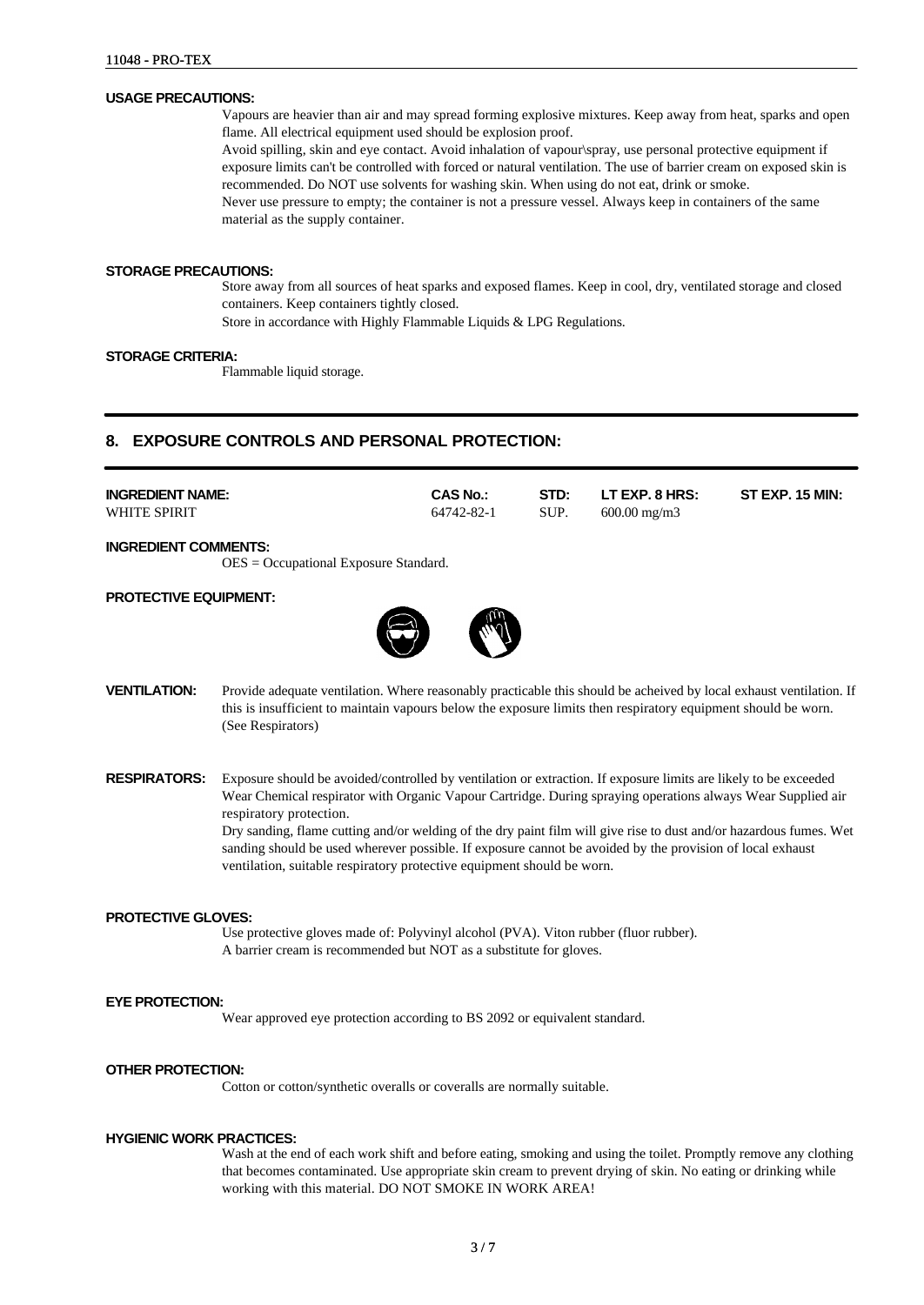# **9. PHYSICAL AND CHEMICAL PROPERTIES:**

**APPEARANCE:** Liquid. **SOLUBILITY DESCRIPTION:** Immiscible with water. **VAPOUR DENSITY (air=1):** GREATER THAN 1 **FLASH POINT (°C):** 38 DEG C METHOD:

### **10. STABILITY AND REACTIVITY:**

**STABILITY:** Stable under normal usage conditions.

#### **CONDITIONS TO AVOID:**

Avoid heat, flames and other sources of ignition.

#### **MATERIALS TO AVOID:**

Strong oxidizing agents. Strong acids. Strong alkalies.

#### **HAZARDOUS DECOMP. PRODUCTS:**

Fire creates: Toxic gases/vapours/fumes of: Carbon monoxide (CO). Carbon dioxide (CO2).

# **11. TOXICOLOGICAL INFORMATION:**

**INHALATION:** May cause irritation to mucous membranes and respiratory tract. May cause adverse effects on the central nervous system.

**INGESTION:** May cause dizziness, headaches, nausea, sickness, vomiting and diarrhoea.

**SKIN:** Prolonged or repeated contact may cause defatting of the skin resulting in irritation and/or dermatitis.

**EYES:** May cause moderate irritation, discomfort and possible damage.

#### **ROUTE OF ENTRY:**

Inhalation. Skin absorption.

#### **MEDICAL SYMPTOMS:**

Medical symptoms include headaches, nausea & dizziness and possible vomiting muscular weakness drowsiness and in extreme cases loss of consciousness impaired renal functionality

#### **12. ECOLOGICAL INFORMATION:**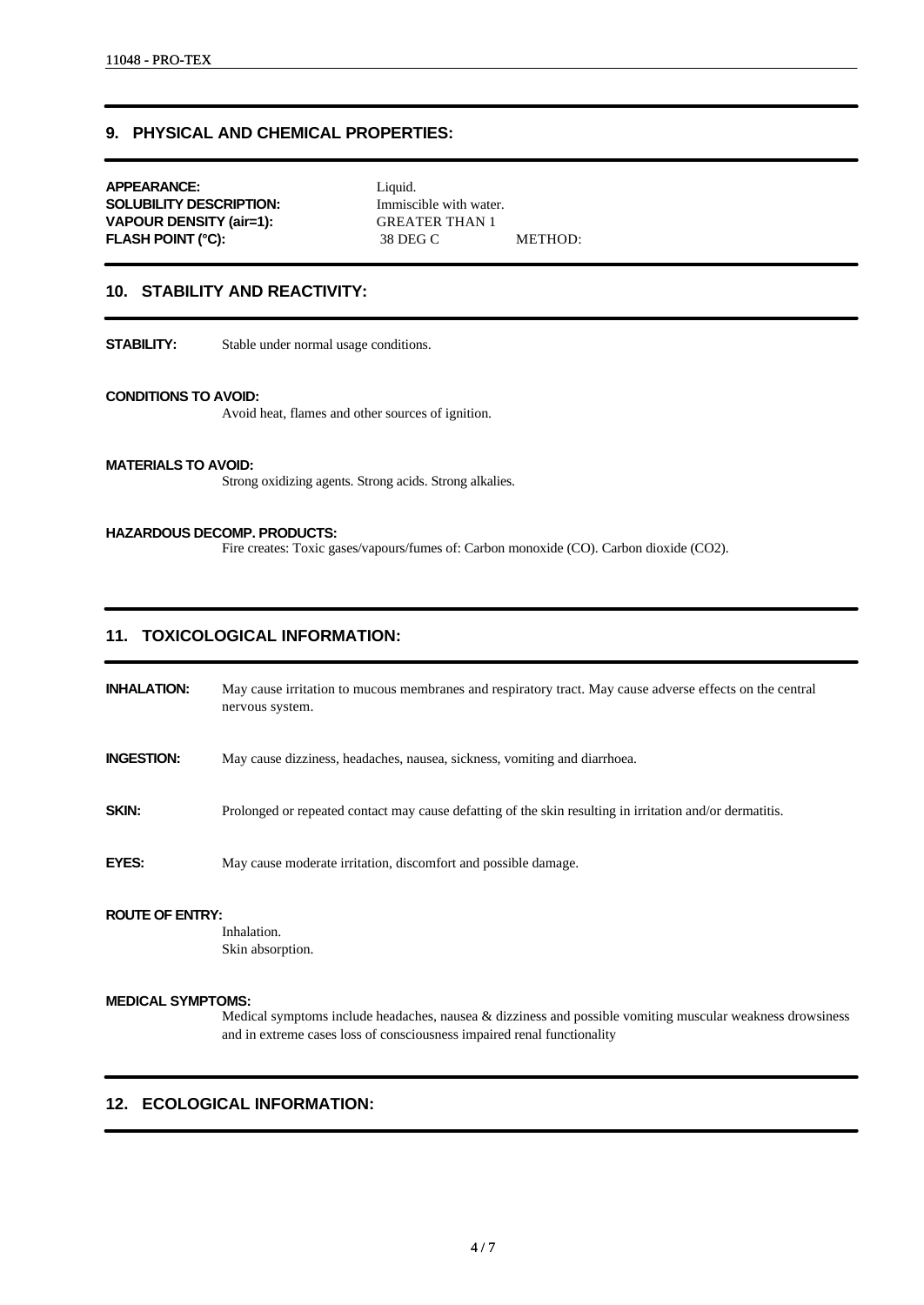#### **ECOLOGICAL INFORMATION:**

There is no data available on the product itself.

The product should not be allowed to enter drains or water courses or be deposited where it can affect ground or surface waters. The air pollution control requirements of regulations made under the Environmental Protection Act may apply to the use of this product.

# **13. DISPOSAL CONSIDERATIONS:**

# **DISPOSAL METHODS:**

Recover and reclaim or recycle, if practical. Do not allow into drains or water courses or affected areas. Dispose of in accordance with Local Authority requirements.

# **14. TRANSPORT INFORMATION:**

### **LABEL FOR CONVEYANCE:**



| <b>ROAD TRANSPORT:</b>         |                                                                                 |
|--------------------------------|---------------------------------------------------------------------------------|
| UN No. ROAD:                   | 1263                                                                            |
| <b>ADR CLASS No.:</b>          | Class 3: Flammable liquids.                                                     |
| <b>ADR CLASS:</b>              | 3                                                                               |
| <b>ADR ITEM No.:</b>           | 31(c)                                                                           |
| <b>HAZARD No. (ADR)</b>        | 30 Flammable liquid (flash-point between 23°C and 61°C, inclusive) or flammable |
|                                | liquid or solid in the molten state with a flash-point above 61°C, heated to a  |
|                                | temperature equal to or above its flash-point, or self heating liquid.          |
| <b>HAZARD No. (ADR)</b>        | 30                                                                              |
| <b>ADR MARGINAL:</b>           | 2301                                                                            |
| <b>ADR LABEL No.:</b>          | 3                                                                               |
| <b>HAZCHEM CODE:</b>           | 3[Y]                                                                            |
| CEFIC TEC(R) No.:              | 30G80                                                                           |
| <b>PROPER SHIPPING NAME I:</b> | PAINT or PAINT RELATED MATERIAL                                                 |
|                                |                                                                                 |
| <b>RAIL TRANSPORT:</b>         |                                                                                 |
| <b>RID CLASS No.:</b>          | 3                                                                               |
| <b>RID ITEM No.:</b>           | 31(c)                                                                           |
|                                |                                                                                 |
| <b>SEA TRANSPORT:</b>          |                                                                                 |
| <b>UN No. SEA:</b>             | 1263                                                                            |
| <b>IMDG CLASS:</b>             | 3.3                                                                             |
| <b>IMDG PAGE No.:</b>          | 3372                                                                            |
| <b>IMDG PACK GR.:</b>          | III                                                                             |
| EmS No.:                       | $3 - 05$                                                                        |
| <b>MFAG TABLE No.:</b>         | 310 or 313                                                                      |
| <b>MARINE POLLUTANT:</b>       | No.                                                                             |
|                                |                                                                                 |
| <b>AIR TRANSPORT:</b>          |                                                                                 |
| UN No., AIR:                   | 1263                                                                            |
| <b>ICAO CLASS:</b>             | 3                                                                               |
| <b>AIR PACK GR.:</b>           | III                                                                             |
|                                |                                                                                 |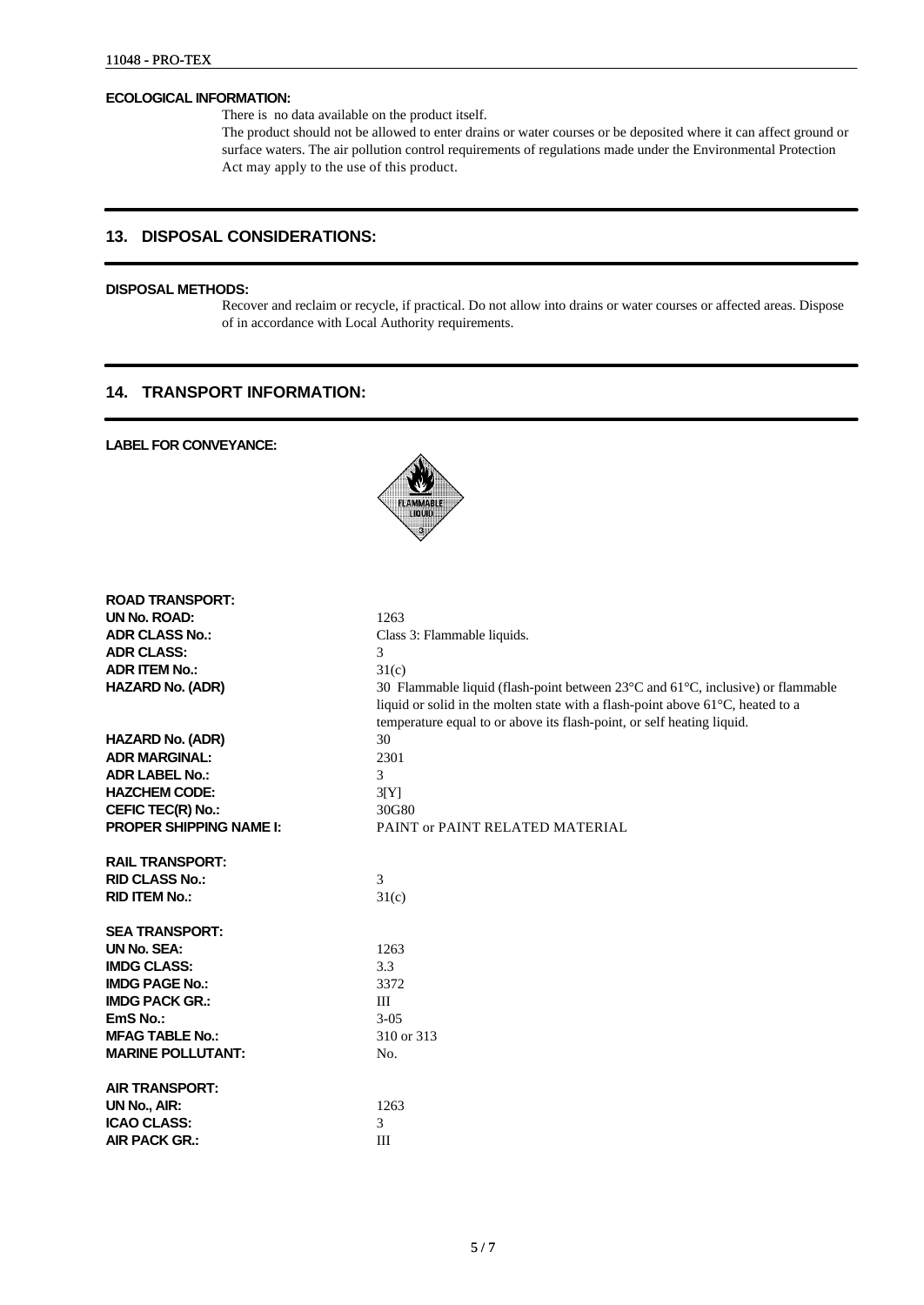# **15. REGULATORY INFORMATION:**

| <b>LABEL FOR SUPPLY:</b>      |                                                                                                                                                                                                                                                                                                                                                                                                                             |
|-------------------------------|-----------------------------------------------------------------------------------------------------------------------------------------------------------------------------------------------------------------------------------------------------------------------------------------------------------------------------------------------------------------------------------------------------------------------------|
|                               | <b>HARMFUL</b>                                                                                                                                                                                                                                                                                                                                                                                                              |
| <b>RISK PHRASES:</b>          | R-10 Flammable.<br>R-65 Harmful: may cause lung damage if swallowed.                                                                                                                                                                                                                                                                                                                                                        |
| <b>SAFETY PHRASES:</b>        | S-24 Avoid contact with skin.<br>S-51 Use only in well ventilated areas.<br>S-37/39 Wear suitable gloves and eye/face protection.<br>S-23B Do not breathe vapour/spray.<br>S-43A In case of fire, use foam or dry powder extinguishing agents<br>S-62 If swallowed, do not induce vomiting. Seek medical advice immediately and<br>show the container or label.                                                             |
| UK REGULATORY REFERENCES:     | Petroleum (Consolidation) Act, as amended 1984 SI 1244. Highly Flammable Liquid<br>Regulations 1972. The Environmental Protection (Duty of Care) Regulations 1992 (SI<br>1992:2839) United Kingdom. Chemicals (Hazard Information and Packaging for<br>Supply) Regulations.                                                                                                                                                 |
| <b>ENVIRONMENTAL LISTING:</b> | Rivers (Prevention of Pollution) Act 1961. Control of Pollution (Special Waste<br>Regulations) Act 1980.                                                                                                                                                                                                                                                                                                                    |
| <b>EU DIRECTIVES:</b>         | System of specific information relating to Dangerous Preparations. 91\155. Safety<br>Data Sheets for Substances and Preparations 93/112, L314.                                                                                                                                                                                                                                                                              |
| <b>STATUTORY INSTRUMENTS:</b> | UN Recommendations on the Transport of Dangerous Goods (the Orange Book).<br>European Agreement Concerning the International Carriage of Dangerous Goods by<br>Road (ADR). Regulations Concerning the International Carriage of Dangerous Goods<br>by Rail (RID). IMDG Code and IMDG Code Supplement. ICAO Technical<br>Instructions for the Safe Transport of Dangerous Goods by Air. IATA Dangerous<br>Goods Regulations. |
| APPROVED CODE OF PRACTICE:    | Classification and Labelling of Substances and Preparations Dangerous for Supply.                                                                                                                                                                                                                                                                                                                                           |
| <b>GUIDANCE NOTES:</b>        | Occupational Exposure Limits EH40. Introduction to Local Exhaust Ventilation<br>HS(G)37. CHIP for everyone HSG(108).                                                                                                                                                                                                                                                                                                        |

# **16. OTHER INFORMATION:**

| <b>INFORMATION SOURCES:</b> | Dangerous Properties of Industrial Materials Report, N.Sax et.al. Save your Skin! -<br>Occupational Contact Dermatitis, HSE, MS(B)6 |
|-----------------------------|-------------------------------------------------------------------------------------------------------------------------------------|
| <b>REVISION COMMENTS:</b>   | This issue supercedes all previous versions.                                                                                        |